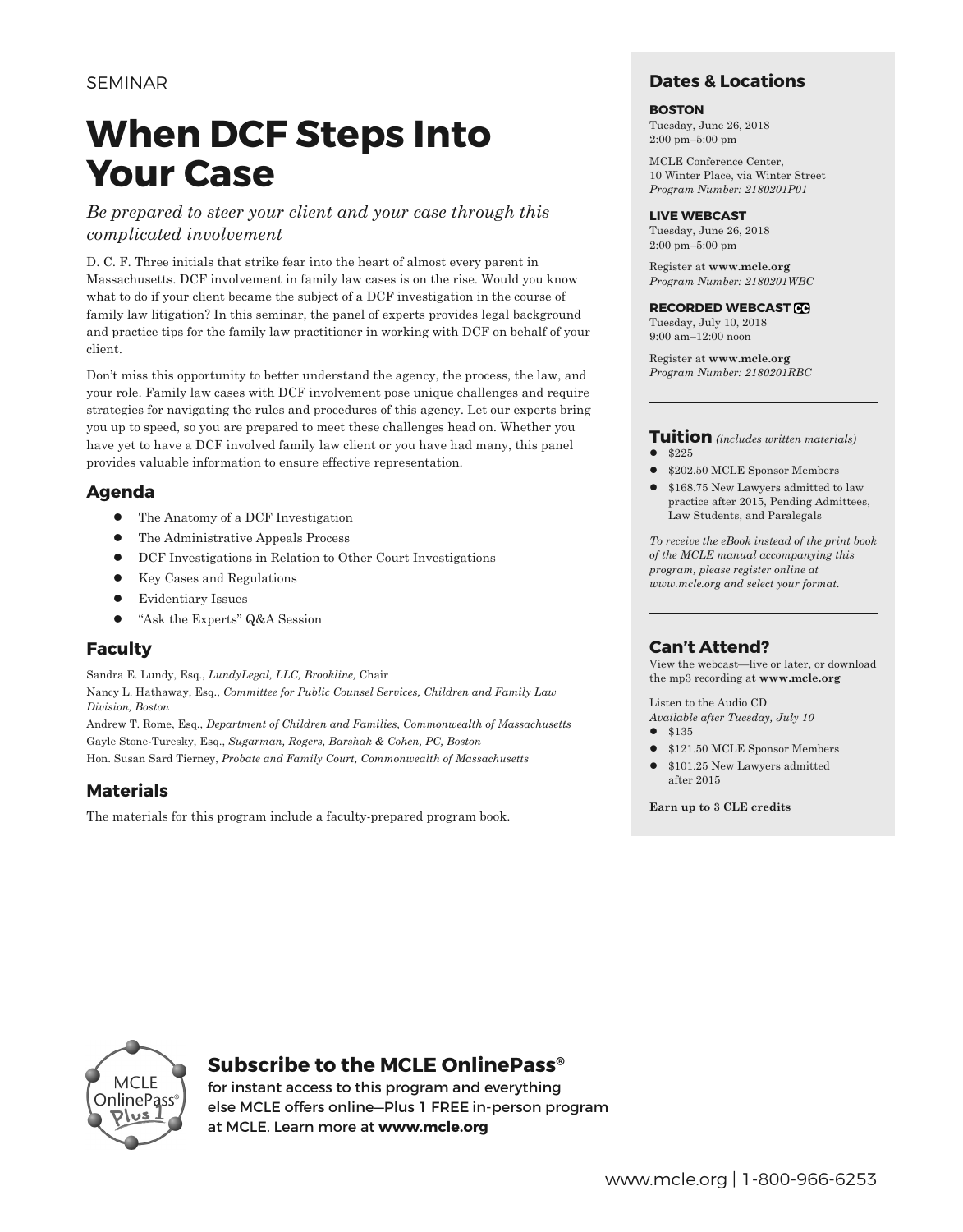#### Choose from 5 easy ways to register and order! The contract of the second series and  $R$  reference # 18-020

- u **ONLINE** enter your credit card order at **www.mcle.org.**
- **MAIL** this order form with payment to MCLE, Inc., Ten Winter Place, Boston, MA 02108-4751.
- ▶ FAX your credit card order 24 hours a day to 617-482-9498.
- ▶ CALL IN your credit card order to 800-966-6253, Monday – Friday, 8:30 a.m. – 5:30 p.m.
- u **WALK UP** on the day of the program or **DROP IN** to MCLE's bookstore, Monday – Friday, 8:30 a.m. – 5:30 p.m.

|                                                           | <b>Not an MCLE Sponsor Member?</b> Become one today and receive<br>10% off programs, webcasts, books, mp3 downloads and more! (see fee chart on next page) |                                | <b>MCLE SPONSOR MEMBER DUES</b>                                                                                       | \$ |                                                                                   |
|-----------------------------------------------------------|------------------------------------------------------------------------------------------------------------------------------------------------------------|--------------------------------|-----------------------------------------------------------------------------------------------------------------------|----|-----------------------------------------------------------------------------------|
| <b>Product No. Title</b>                                  | <b>PROGRAM REGISTRATION</b> includes written materials                                                                                                     |                                | <b>Automatic</b><br><b>Book Update</b>                                                                                |    | Cost                                                                              |
|                                                           |                                                                                                                                                            |                                | $Opt-out$                                                                                                             |    | $\zeta$                                                                           |
|                                                           |                                                                                                                                                            |                                | $Opt-out$                                                                                                             |    | $\frac{1}{2}$                                                                     |
|                                                           |                                                                                                                                                            |                                | $Opt-out$                                                                                                             |    | $\zeta$                                                                           |
|                                                           |                                                                                                                                                            |                                | $Opt-out$                                                                                                             |    | $\zeta$                                                                           |
|                                                           |                                                                                                                                                            |                                | Opt-out $\Box$                                                                                                        |    |                                                                                   |
|                                                           |                                                                                                                                                            |                                | <b>PROGRAMS SUBTOTAL</b>                                                                                              | \$ |                                                                                   |
| PROGRAM MATERIALS & AUDIO CDs<br><b>Product No. Title</b> |                                                                                                                                                            |                                | <b>Automatic</b><br><b>Book Update</b>                                                                                |    | Cost                                                                              |
|                                                           |                                                                                                                                                            |                                | $Opt-out$                                                                                                             |    | $\begin{array}{c} \n \uparrow \\ \n \downarrow \n \end{array}$                    |
|                                                           |                                                                                                                                                            |                                | Opt-out $\Box$                                                                                                        |    | $\begin{array}{c c} \n\text{S} & \text{S} & \text{S} & \text{S} \\ \n\end{array}$ |
|                                                           |                                                                                                                                                            |                                | $Opt-out$                                                                                                             |    |                                                                                   |
|                                                           |                                                                                                                                                            |                                | $Opt-out$                                                                                                             | \$ |                                                                                   |
|                                                           |                                                                                                                                                            |                                | $Opt-out$                                                                                                             | \$ | <u> 1999 - Jan Jawa</u>                                                           |
|                                                           |                                                                                                                                                            |                                | <b>Shipping &amp; handling</b>                                                                                        | \$ | 8.50                                                                              |
|                                                           |                                                                                                                                                            |                                | <b>PROGRAM MATERIALS &amp; AUDIO CDs SUBTOTAL</b>                                                                     | \$ |                                                                                   |
| <b>PAYMENT METHOD</b>                                     |                                                                                                                                                            |                                | <b>GRAND TOTAL</b>                                                                                                    | \$ |                                                                                   |
| ◯ Check payable to MCLE enclosed                          | $Q$ <i>VISA</i>                                                                                                                                            | <b>O <i><b>EXHELEN</b></i></b> | <b>DUCOVER</b>                                                                                                        |    |                                                                                   |
|                                                           |                                                                                                                                                            |                                | Expiration date <u>contract and a series of the series of the series of the series of the series of the series of</u> |    |                                                                                   |
|                                                           |                                                                                                                                                            |                                |                                                                                                                       |    |                                                                                   |

NEW ENGLAND Ten Winter Place, Boston, MA 02108-4751 ■ 617-482-2205 ■ 800-966-6253 ■ FAX 617-482-9498 ■ www.mcle.org

Keep raising the bar.®